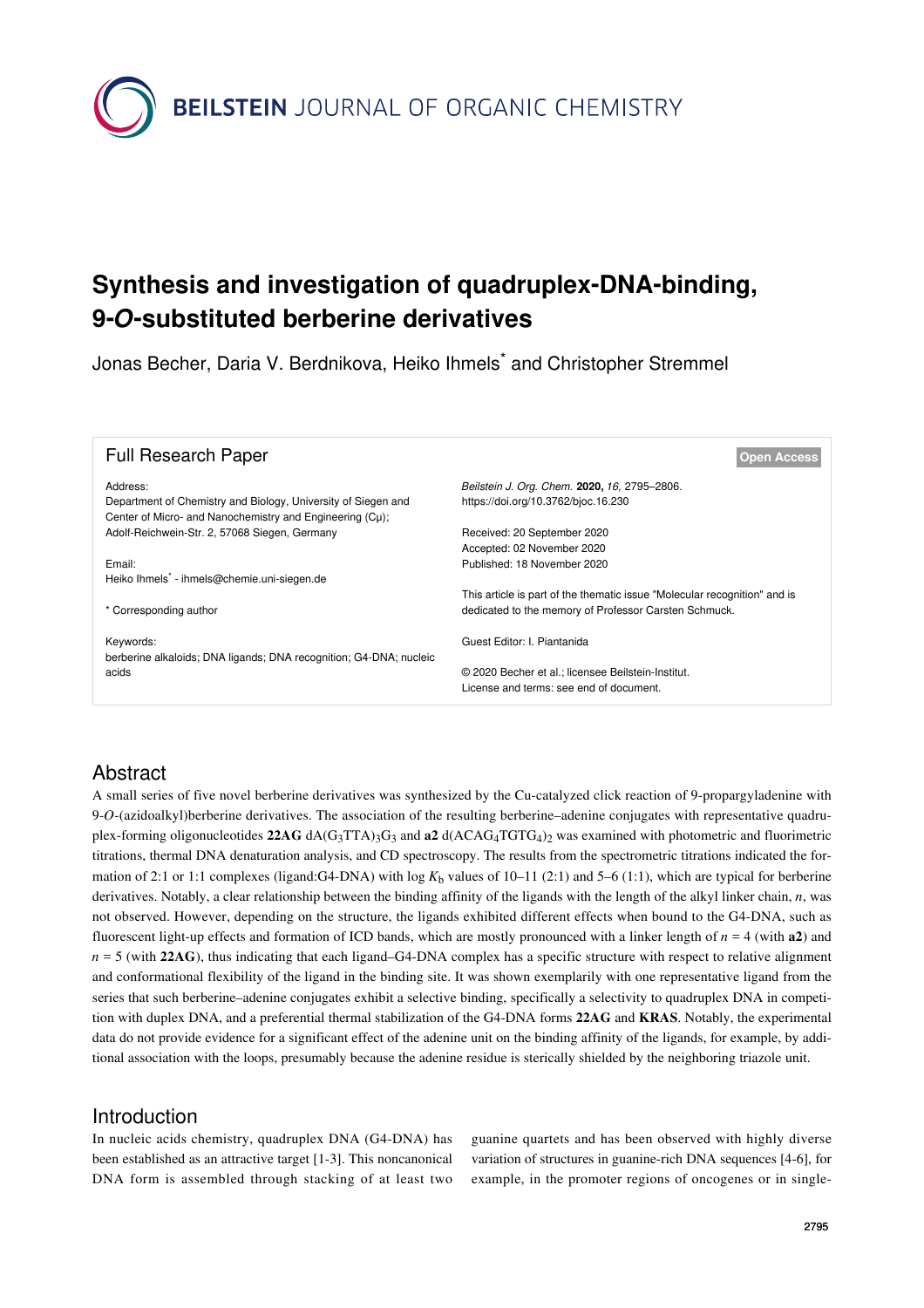stranded overhang of telomeric DNA [\[7-9\].](#page-9-2) Most notably, it has been shown that quadruplex formation is directly involved in biologically relevant processes [\[10\]](#page-9-3), for example, in the suppression of gene expression [\[11,12\]](#page-10-0) or the induction of the cellular response to DNA damage [\[13,14\]](#page-10-1). Because of the increasing evidence of an essential biological function of G4-DNA, this DNA form is considered as an attractive target in drug development [\[1,2,15,16\]](#page-9-0). For that purpose, G4-DNAtargeting ligands are searched for that bind selectively and sufficiently strong to quadruplex DNA and thereby influence the biological function of G-rich DNA sequences [\[17-22\]](#page-10-2). Among the numerous classes of compounds, mostly related to traditional DNA binders, that have been successfully developed as G4-DNA ligands [\[17\],](#page-10-2) the natural product berberine (**1a**) has attracted special attention. Berberine (**1a**) is an isoquinoline alkaloid with an exceptionally wide range of biological activities [\[23,24\].](#page-10-3) It has been shown that berberine (**1a**) and its derivatives act, for example, as anti-inflammatory [\[25\],](#page-10-4) antibacterial [\[26,27\]](#page-10-5), and anticancer reagents [\[28,29\]](#page-10-6). The latter property is mainly based on the binding interaction of berberine with nucleic acids and the resulting inhibition of topoisomerase and telomerase [\[2,30\]](#page-9-4). Most notably, berberine (**1a**) induces a strong growth inhibition in several human cancer cells, but has only a relatively low cytotoxicity in healthy cells [\[31,32\]](#page-10-7). Berberine is also known as a G4-DNA ligand [\[33\]](#page-10-8). Especially berberine derivatives that carry additional substituents with varying alkyl chain lengths in the 9- and 13-position show enhanced binding properties and high selectivity towards telomeric G-quadruplex DNA [\[34-37\]](#page-10-9). Representative examples of this class of compounds are the 9-*O*-aminoalkyl-substituted and 9-*O*-pyridinium-*N*-alkyl-substituted derivatives **1b<sup>n</sup>** and **1c<sup>n</sup>** or the 13-phenylalkyl-substituted substrates **1d<sup>n</sup>** or **1e<sup>n</sup>** ([Scheme 1](#page-1-0)) [\[38-42\].](#page-10-10) In the latter cases, the binding properties depend on the length of the alkyl chain. For example, the aminohexyl-substituted derivative **1b<sup>6</sup>** and the phenylpropyl-substituted compound **1d<sup>3</sup>** have the highest affinity to G-quadruplex DNA, whereas the derivatives with other alkyl chain lengths have a lower affinity [\[38\]](#page-10-10). Along the same line, the influence of the length and substituents of the side chains at the G4-DNA ligands have been assessed for quinolinium [\[43\]](#page-10-11), indoloquinoline [\[44,45\],](#page-10-12) phenanthroline [\[46\]](#page-10-13), phenothiazine [\[47\]](#page-10-14), and thiazole orange [\[48\]](#page-10-15) derivatives. In these studies, the delicate balance between the hydrophobic effects of the alkyl chain and the thermodynamically favorable interactions on the association of ammonium or pyridinium groups in the grooves and loops was assessed. In another approach with a cyanine-based ligand, the alkyl substituents with a suitable length were terminated with an *N*-benzylamide functionality to establish the attractive hydrogen bonding and  $\pi$  stacking with the thymidine residues in the loops in G4-DNA, so that this ligand binds with very high selectivity to the particular quadruplex-forming oligonucleotide **J19** [\[49\].](#page-10-16)

Overall, the above-mentioned observations indicate that berberine is among the more promising lead structures for the development of G4-DNA ligands. Moreover, the systematic variation of functional side-chains appears to be a suitable approach to determine the factors that influence the selectivity and affinity of a given ligand system. With this background, we proposed that the functionalization of the berberine scaffold with adenine-appended alkyl substituents may provide a useful platform to further explore this important aspect. Specifically, we wished to examine whether adenine–berberine conjugates with a varying linker length may allow to deduce a relationship between the chain length and the binding properties. The adenine unit was supposed to establish binding interactions with the loop region of the quadruplex, namely through Watson–Crick base pairing with the complementary thymidine residues. Herein, we describe the synthesis and characterization of the novel berberine–adenine conjugates **4a**–**e** along with the preliminary investigations of the interactions with selected G4-DNA forms, mainly **22AG** as the representative telomeric DNA se-

<span id="page-1-0"></span>

**Scheme 1:** The structures and numbering of berberine (**1a**) and the alkyl-substituted derivatives **1an**–**e <sup>n</sup>** and the binding equilibrium with quadruplex DNA (G4-DNA).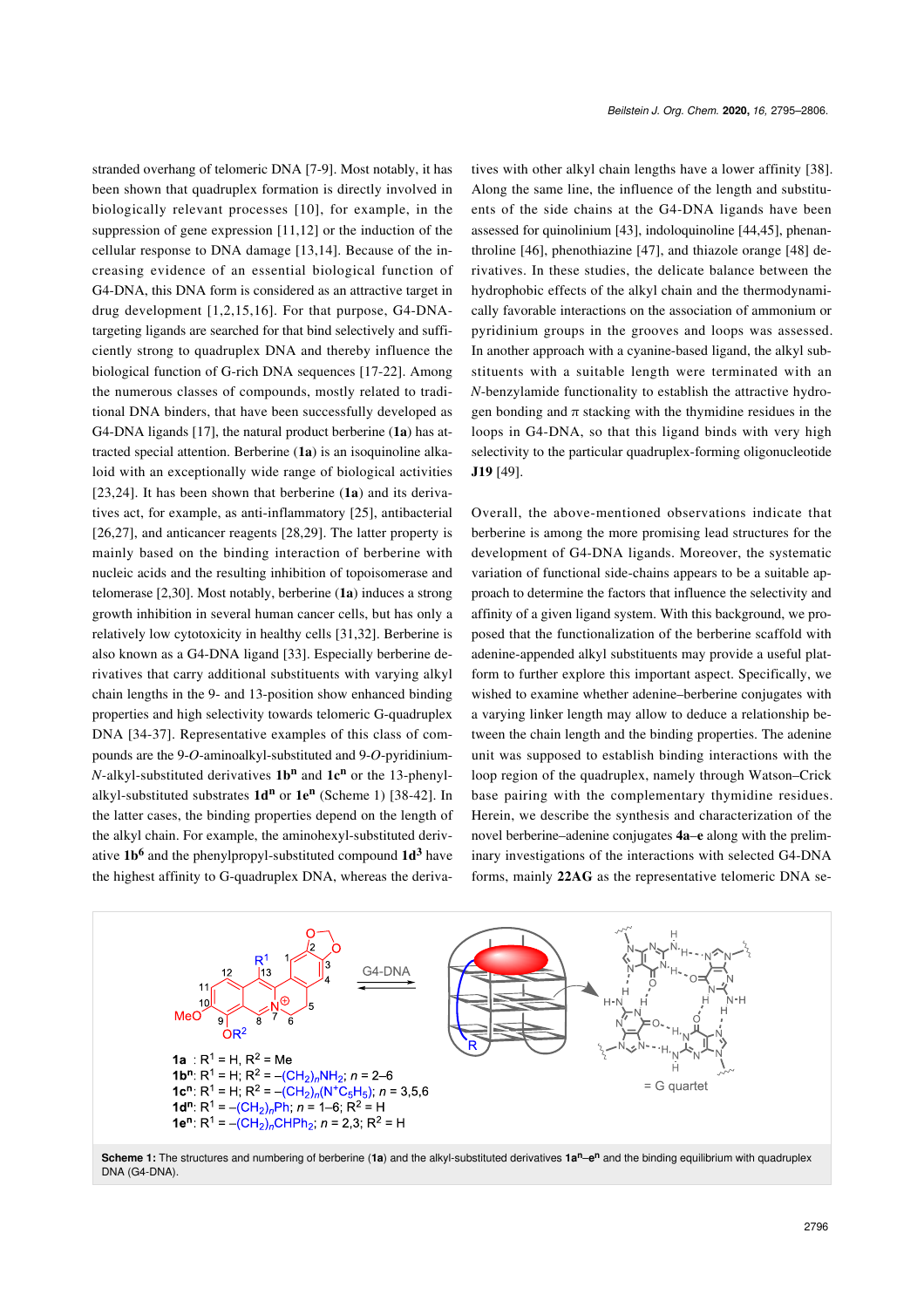quence that may be considered a well-established reference, and **a2**, i.e., a quadruplex-forming repeat unit from the "insulinlinked polymorphic region" (ILPR) [\[50\]](#page-10-17), that was also shown to bind quadruplex ligands [\[51\]](#page-10-18).

# **Results**

#### **Synthesis**

As the Cu-catalyzed click reaction between azides and alkynes is a well-established method for the variable functionalization of G4-DNA ligands [\[52\],](#page-10-19) the berberine–adenine conjugates **4a**–**e** were synthesized by the reaction of 9-propargyladenine (**2**) [\[53\]](#page-10-20) with the 9-azidoalkylberberine derivatives **3a**–**e** [\[54\]](#page-10-21) ([Scheme 2\)](#page-2-0). Although the compounds **4a**–**e** formed as the major products in this reaction  $(\gg 50\%)$ , they were only obtained as isolated products in low to moderate yields (16–38%), mainly because of severe difficulties to completely remove the copper ions that apparently bind tightly to the compounds. The new compounds **4a**–**e** were identified and fully characterized with NMR spectroscopy  $(^1H, {}^{13}C, COSY, HSQC, HMBC)$ , mass spectrometry, and elemental analysis.

#### DNA-binding properties

#### Spectrometric titrations

The interactions of the conjugates **4a**–**e** with the quadruplexforming oligonucleotides  $22AG \, dA(G_3TTA)_3G_3$  and  $a2$  $d(ACAG<sub>4</sub>TGTG<sub>4</sub>)<sub>2</sub>$  were analyzed by photometric and fluorimetric titrations ([Figure 1](#page-3-0)). In all cases, the initial absorption maxima of the ligands **3a**–**e** decreased upon the addition of **22AG** or **a2** and new, slightly red-shifted absorption bands developed ([Figure 1A](#page-3-0); cf. [Supporting Information File 1](#page-9-5), Figure S1). During most of the titrations, the formation of an isosbestic point was observed. However, in several cases it clearly faded away at the end of the titration.

The compounds **4a**–**e** have a very low intrinsic emission intensity that increased significantly upon the addition of the G4-DNA **22AG** and **a2** ([Table 1](#page-3-1), [Figure 1B](#page-3-0); cf. [Supporting](#page-9-5) [Information File 1,](#page-9-5) Figure S2). Thus, the characteristic emission band of berberine at 520 nm developed and the relative intensity,  $I/I_0$ , increased by factors ranging between 21 and 20 for **4b** and 71 and 107 for **4c**. This light-up effect can be easily followed by the naked eye [\(Figure 1B1](#page-3-0), inset).

The data from the photometric titrations were used to construct the corresponding binding isotherms and to determine the binding constants,  $K<sub>b</sub>$ , of  $4a-e$  with G4-DNA 22AG and  $a2$  (cf. [Supporting Information File 1\)](#page-9-5). As a general trend, the experimental data could be adequately fitted to a binding stoichiometry ligand/G4-DNA of 2:1 or 1:1. Except for compound **4a**, all ligands formed 2:1 complexes with **22AG** and **a2**. The complexes of ligands **4b**–**e** with **22AG** have essentially the same log  $K<sub>b</sub>$  values at 10.7–10.8 ( $K<sub>b</sub>$  in M<sup>-2</sup>), whereas the log  $K<sub>b</sub>$ values of ligands **4a**–**e** with **a2** increase slightly in the 2:1 complexes from 10.3 to 11.1 with increasing chain length *n* ([Table 1\)](#page-3-1). At the same time, 1:1 complexes were found for ligands **4a**–**d** and **22AG** as well as for ligands **4a**,**b** and **a2** with log  $K<sub>b</sub>$  values between 5.1 (4d and 22AG) and 5.9 (4a and **22AG**).

#### Thermal DNA denaturation analysis

In addition, the thermal stabilization of the G4-DNA **22AG** and **a2** upon the binding of the ligands **4a**–**e** was investigated by thermal DNA denaturation experiments. For that purpose, the DNA melting temperature  $T<sub>m</sub>$  of the dye-labeled oligonucleotides **F21T** and **Fa2T** (for sequence see caption of [Figure 2](#page-4-0)) was monitored by fluorescence spectroscopy, as the thermally induced unfolding of the quadruplex disrupts the Förster resonance energy transfer (FRET) between the two dyes. With this assay, the thermodynamic stabilization or destabilization of the quadruplex structure upon the complexation of the ligand is indicated by the shift of the melting temperature  $\Delta T_{\text{m}}$ . The analysis revealed an increasing stabilization of the quadruplex **F21T**

<span id="page-2-0"></span>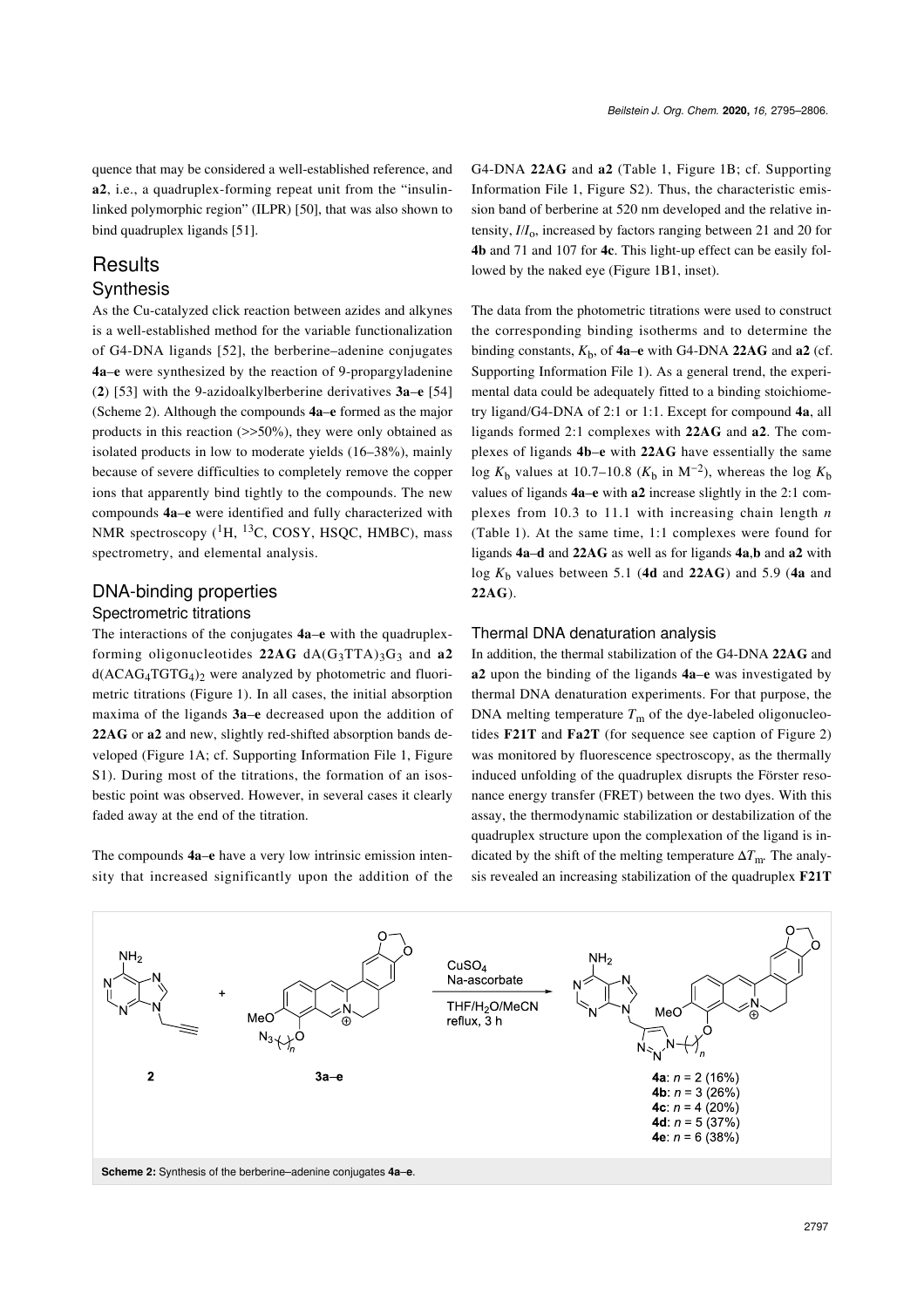<span id="page-3-0"></span>

**Figure 1:** Representative spectrophotometric (A) and spectrofluorimetric (B) titration of compound **4c** with **22AG** (1) and **a2** (2) (*c***3c** = 20 μM;  $c<sub>DNA</sub>$  = 200 μM) in K<sup>+</sup>-phosphate buffer (pH 7.0) with 10% v/v DMSO). The arrows indicate the development of the absorption or emission bands with increasing DNA concentration. Insets: Plots of Abs./Abs.<sub>0</sub> and *I/I*<sub>0</sub>, respectively, versus  $c_{\text{DNA}}/c_{\text{3c}}$ . Inset B1: Picture of the emission color and intensity of compound **4c** in the absence (left) and the presence (right) of **22AG**.

<span id="page-3-1"></span>**Table 1:** The binding constants, *K*b, fluorescence light-up factors, *I*/*I*0*, and* shifts of the melting temperature, Δ*T*m, of compounds **4a**–**e** with G4-DNA.

|    | $log Kba$ (ligand/DNA)                      | 1/10 <sup>b</sup> | $log Kba$ (ligand/DNA)                      | 1/10 <sub>p</sub> | $\Delta T_{\rm m}$ [ $^{\circ}$ C] <sup>c</sup> | $\Delta T_{\rm m}$ [ $^{\circ}$ C] <sup>c</sup> |
|----|---------------------------------------------|-------------------|---------------------------------------------|-------------------|-------------------------------------------------|-------------------------------------------------|
|    | <b>22AG</b>                                 |                   | a2                                          |                   | <b>F21T</b>                                     | Fa <sub>2</sub> T                               |
| 4a | $5.89 \pm 0.07$ (1:1)                       | 39                | $5.27 \pm 0.08$ (1:1), $10.3 \pm 0.1$ (2:1) | 58                | 3.4                                             | $-0.5$                                          |
| 4b | $5.64 \pm 0.15$ (1:1), $10.8 \pm 0.2$ (2:1) | 21                | $5.39 \pm 0.14$ (1:1), $10.6 \pm 0.2$ (2:1) | 20                | 6.2                                             | 0.9                                             |
| 4c | $5.23 \pm 0.09$ (1:1), $10.7 \pm 0.1$ (2:1) | 107               | $10.6 \pm 0.3$ (2:1)                        | 71                | 6.4                                             | $-0.1$                                          |
| 4d | $5.09 \pm 0.13$ (1:1), $10.8 \pm 0.1$ (2:1) | 94                | $11.1 \pm 0.2$ (2:1)                        | 52                | 9.9                                             | 0.0                                             |
| 4e | $10.7 \pm 0.1$ (2:1)                        | 29                | $11.1 \pm 0.1$ (2:1)                        | 35                | 12.9                                            | 1.1                                             |

aDetermined from the analysis of the photometric titration data with Specfit/32™ with the adequate fits for complexes with ligand:DNA ratio 1:1 and 2:1. K in M<sup>-1</sup> for 1:1 complexes and M<sup>-2</sup> for 1:2 complexes. <sup>b</sup>Determined from the fluorimetric titrations. <sup>c</sup>Determined from the fluorimetric FRET experiment of **F21T** or **Fa2T** (*c*DNA = 0.2 µM) at *LDR* 5.0 in Na-cacodylate buffer [*c*(K<sup>+</sup> ) = 10 mM, pH 7.2]; *LDR* = 5; estimated error ± 0.5 °C.

toward dissociation with rising concentration of the ligand and with increasing chain length *n* of the ligands **4a**–**e**, as indicated by the shifts of the melting temperature of up to  $\Delta T_{\text{m}} = 12.9 \text{ °C}$ ([Table 1\)](#page-3-1). In contrast, the oligonucleotide **Fa2T** is only stabilized to a negligible extent upon the association of the ligands **4a**–**e** ([Table 1;](#page-3-1) cf. [Supporting Information File 1,](#page-9-5) Figure S4). In addition, it was examined exemplarily with the derivative **4e** whether the ligand also stabilizes other G4-DNA forms with different topologies. For that purpose, the representative quadruplex-forming oligonucleotides **FmycT**, **FkitT**, and **FkrasT** were also submitted to the thermal DNA denaturation experiments in the presence of **4e** ([Figure 2](#page-4-0); cf. [Supporting](#page-9-5)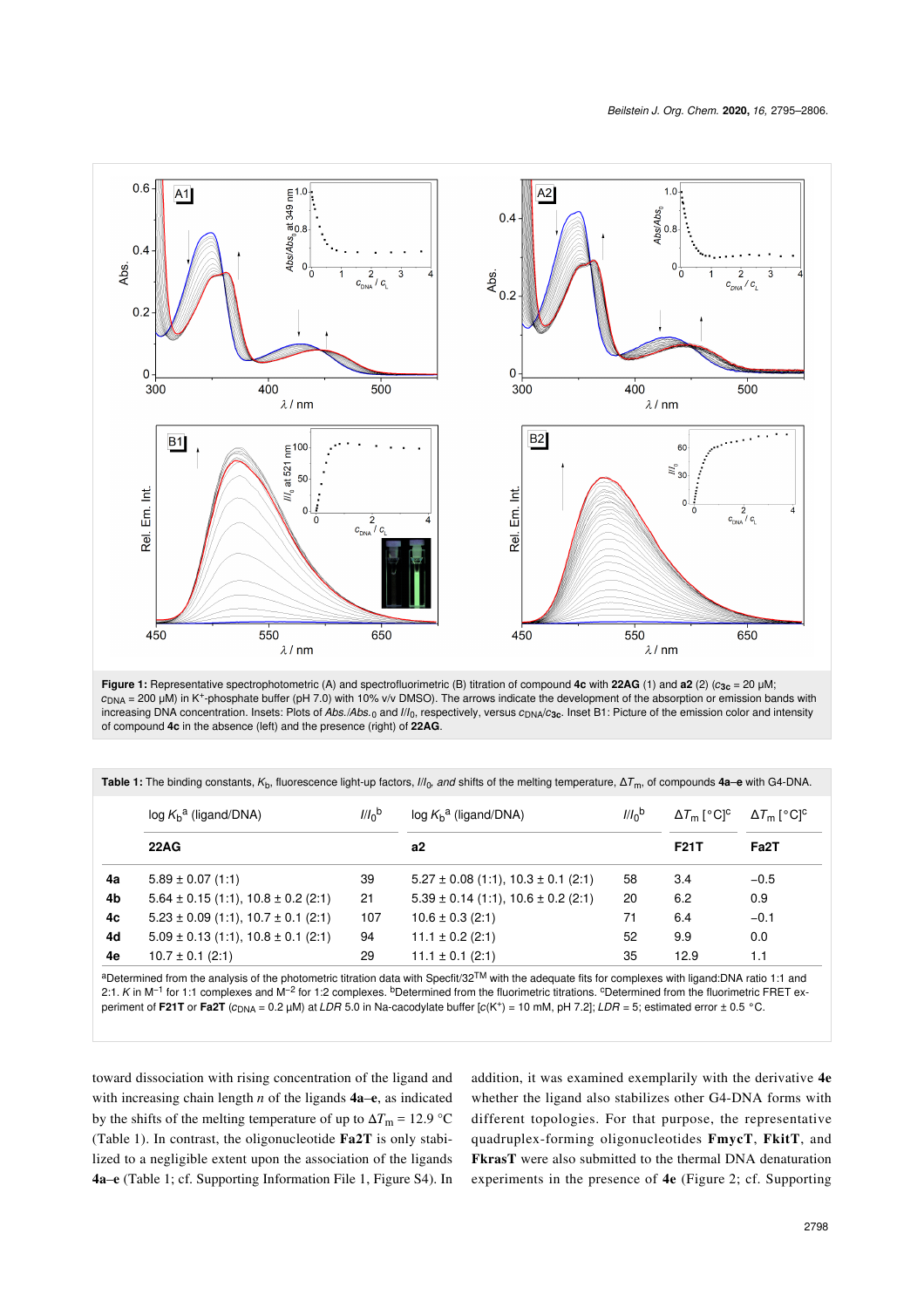<span id="page-4-0"></span>

[Information File 1,](#page-9-5) Figure S5). In all cases, the quadruplex structure is stabilized by the ligand, but it was also observed that the degree of the G4-DNA stabilization upon the binding of the ligand **4e** is not the same for the different oligonucleotides as shown by the significantly different Δ*T*m values. Specifically, the stabilization decreased in the order **F21T** ( $\Delta T_{\text{m}} = 12.9 \text{ °C}$ ) > **FkrasT** ( $\Delta T_m = 10.1 \text{ °C}$ ) > **FmycT** ( $\Delta T_m = 5.0 \text{ °C}$ ) > **FkitT**  $(\Delta T_{\text{m}} = 2.7 \text{ °C})$  > **Fa2T** ( $\Delta T_{\text{m}} = 1.1 \text{ °C}$ ; at *LDR* = 5). Furthermore, the selectivity of the ligand **4e** toward quadruplex DNA in competition with duplex DNA was investigated by DNA denaturation experiments in the presence of an excess of the

duplex-DNA forming oligonucleotide **ds26**. Under these conditions, the ligand **4e** shows essentially the same stabilization as in the absence of **ds26** as clearly indicated by only a small decrease of the melting temperature of  $\Delta \Delta T_{\text{m}} = 1.8 \text{ °C}$  ([Figure 2](#page-4-0); cf. [Supporting Information File 1,](#page-9-5) Figure S4).

#### CD spectroscopy

The interactions of the ligands **4a**–**e** with G4-DNA **22AG** and **a2** were also examined with circular dichroism (CD) spectroscopy. Upon the addition of the ligands to **22AG** the positive CD band of the DNA at 295 nm remained essentially unchanged, whilst the blue-shifted shoulder to this band disappeared and a negative signal at 260 nm formed, whose intensity depended on the chain length between the berberine and the adenine unit and was the strongest with a chain length of  $n = 5$  ([Figure 3\)](#page-4-1). In the case of **a2**, the positive band of this G4-DNA at 265 nm showed only small fluctuations upon the interaction with the ligands, whereas the intensity of the broad red-shifted shoulder at 295 nm slightly increased at higher *LDR*. In addition, during all titrations a weak induced CD (ICD) signal was formed in the absorption region of the ligands, which was most pronounced for the ligands with linker lengths of  $n = 5$  on the association with **22AG** and of  $n = 4$  on the binding to **a2** ([Figure 3](#page-4-1)).

#### Discussion

The results from the spectrometric titrations with **22AG** and **a2** clearly revealed the association of the derivatives **4a**–**e** with G4-DNA ([Figure 1](#page-3-0)). Specifically, the red shift and hypochromism of the absorption band along with the pronounced increase of the emission intensity are typical for quadruplexbound ligands [\[17-22\]](#page-10-2). Moreover, the resulting binding constants are in the same range as the ones reported for the resembling derivatives [\[33-42\]](#page-10-8). Notably, the analysis of the binding

<span id="page-4-1"></span>

**Figure 3:** CD spectra of **22AG** (A) and **a2** (B) in the presence of the ligands **4c** (in K<sup>+</sup> -phosphate buffer (pH 7.0 with 10% v/v DMSO) at *LDR* 0.00 (black), 0.05 (red), 0.20 (blue), 0.50 (magenta), and 1.00 (green); *c*DNA = 20 µM; *T* = 20 °C. The arrows indicate the development of the CD bands with increasing *LDR*. Insets: Plots of intensity of the ICD signal of the ligand–DNA mixtures (LDR 1.0; 361 nm) for **22AG** (A) and **a2** (B) versus the alkyl chain lengths *n* of **4a**–**e**.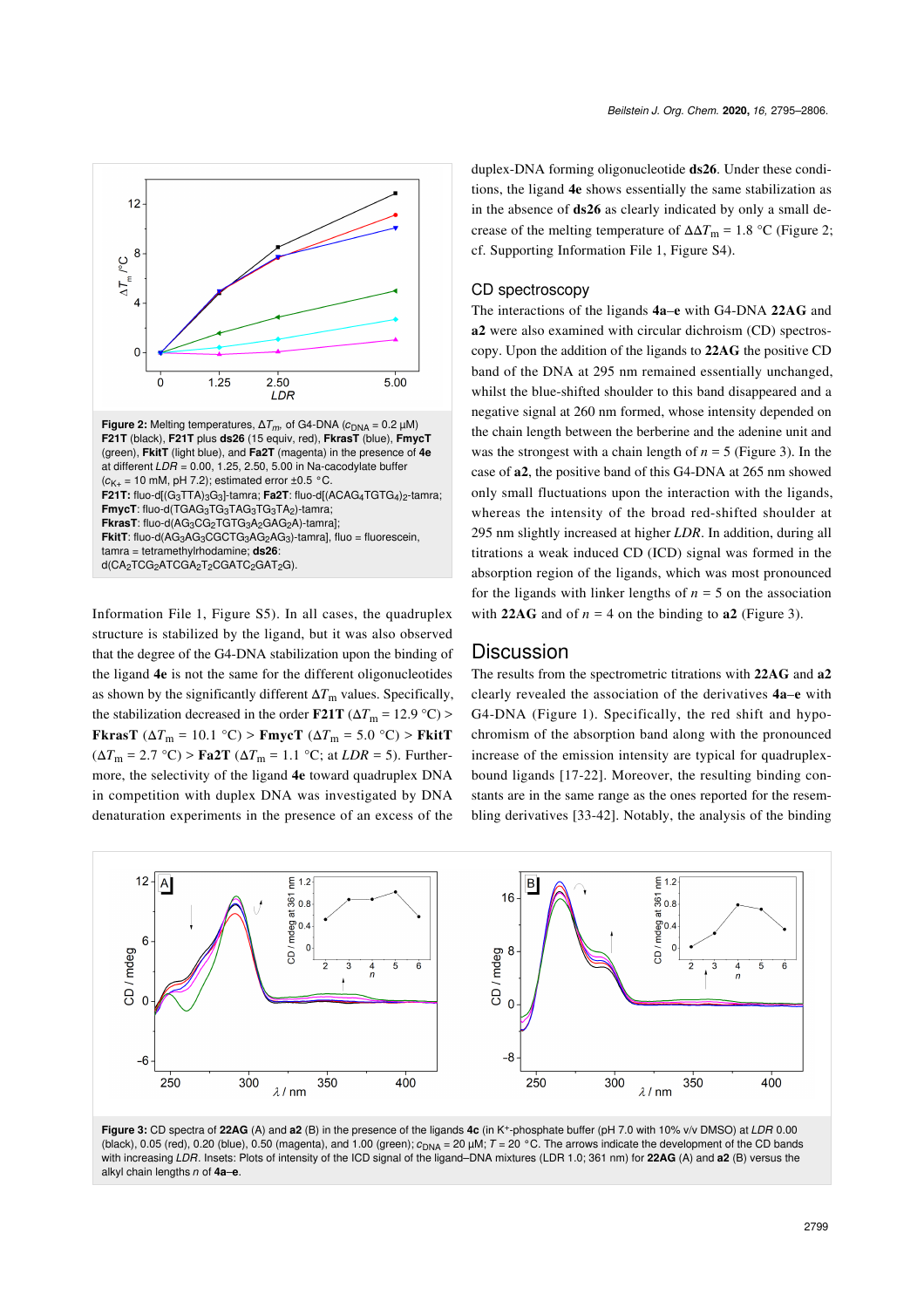isotherms revealed the formation of 2:1 or 1:1 complexes (ligand/G4-DNA) ([Table 1](#page-3-1)), both of which are also well-established for berberines [\[33-42\].](#page-10-8) Based on these general similarities between the derivatives **4a**–**e** and the established quadruplex-binding berberine derivatives it is deduced that the berberine unit in **4a**–**e** binds like the latter ones to the G4-DNA by terminal  $\pi$ -stacking, either with one or two ligands per quadruplex unit, essentially depending on the ligand/DNA ratio in solution.

Although the binding constants of the ligands with **4a**–**e** with **22AG** and **a2** deviate marginally within the series, they all lie essentially in the same order of magnitude. Thus, clear relationships between the length of the alkyl chain *n* and the binding constant  $K<sub>b</sub>$  cannot be deduced from these data, as has been done with other alkyl-substituted berberine derivatives [\[38-42\]](#page-10-10). In the latter cases, however, the alkyl chains were substituted with positively charged functionalities that contributed significantly to the binding affinity depending on their spacing from the π-stacking unit. In the case of **4a**–**e**, however, the position of the triazole and adenine unit relative to the berberine does not appear to be highly relevant for the overall binding affinity. It may be concluded that the additional hydrophobic effect is the main contribution of the different substituents of **4a**–**e** to the overall binding affinity.

It is well known that the emission of the parent berberine increases strongly upon the accommodation in sterically constrained binding sites in, e.g., nucleic acids, cucurbiturils, cyclodextrins or micelles [\[55-58\].](#page-10-22) Presumably the radiationless deactivation of the excited state by conformational changes, that leads to the low emission intensity in aqueous solution, is suppressed in the sterically restricted binding site. Therefore, it can be deduced that the increased emission of the ligands **4a**–**e** on the addition of G4-DNA is the result of a sufficiently tight complexation. As this fluorescence light-up effect depends significantly on the length of the linker chain *n*, it is also concluded that the ligands with the strongest effect, i.e., **4c** and **4d**  $(n = 4$  and 5), have a more restricted molecular flexibility in the binding pocket than the ones with shorter or longer side chains. It should be noted, however, that this binding mode does not lead to a significantly stronger binding affinity as the binding constants of **4c** with **22AG** or **a2** are only slightly different and even smaller than the ones of the other ligands ([Table 1](#page-3-1)).

Obviously, the shifts of the melting temperature *ΔT*m of G4-DNA in the presence of the ligands do not correlate well with the binding constants. Specifically, none of the ligands stabilizes the quadruplex **a2** towards unfolding, as is clearly shown by the negligible shifts of the melting temperatures, whereas the binding constants are in the dimension of  $10^5$  M<sup>-1</sup>.

In this context, it has to be emphasized that the binding constants  $K<sub>b</sub>$  are not directly related to the ligand-induced shifts of the DNA melting temperature  $T<sub>m</sub>$ , because the latter also depends on other parameters such as binding-site size, cooperativity between ligands, ionic strength, the enthalpy of the DNA denaturation, and on the binding constant and enthalpy of the ligand binding at the melting temperature. However, the binding constant is determined at temperatures below  $T<sub>m</sub>$  and the enthalpy of the ligand binding  $(\Delta H_b)$  is hardly accessible. Hence, we explain the very low  $\Delta T_{\text{m}}$  values for G4-DNA **a2** in the presence of the ligands **4a**–**e** with a very low affinity of these ligands at the melting temperature, which may be caused by the delicate, temperature-dependent equilibrium of the different quadruplex forms of this particular DNA [\[50,51\]](#page-10-17). In the case of the G4-DNA **22AG**, the stabilization by the ligands **4a**–**e** is more consistent with the binding constants, as both sets of data indicate a moderately high binding constant and a good stabilization towards thermally induced unfolding ([Table 1\)](#page-3-1). Nevertheless, the binding constants do not deviate significantly in the series of ligands whereas the thermal stabilization is significantly more pronounced with the ligands **4c** and **4d**, which may indicate that these ligands have a slightly larger binding affinity to the DNA at the melting temperature than the other ones.

Most notably, the representative DNA denaturation analysis with ligand **4e** and different quadruplex forms clearly reveals a significant selectivity. Hence, the hybrid antiparallel G4-DNA **22AG** as well as the parallel quadruplex-forming **KRAS** sequence are stabilized to a significantly more extent than the parallel **c-kit**, **c-myc** or the mixed parallel/antiparallel **a2** sequence. Therefore, it is concluded that the selectivity of the ligands does not depend on the direction of the strands, i.e., parallel versus antiparallel, but on the loop structure of the respective quadruplex form. In particular, the G4-DNA **22AG** and **KRAS** apparently provide a suitable combination of accessibility of the terminal quartet for  $\pi$ -stacking with a loop structure that enables a favorable accommodation of the side chains. Although it may be assumed that additional interactions of the adenine residue with the loops assist the binding to the loops, there is no clear experimental evidence for this binding mode. This observation is in contrast to the report about an arylalkylsubstituted cyanine dye, that has been shown to bind with a high selectivity to particular G4-DNA forms because of additional attractive interactions with the loops [\[49\]](#page-10-16). In the latter case, however, the quadruplex-binding cyanine unit has been proposed to bind in the groove. In this binding mode, the alkyl-appended aryl functionalities may reach the loops and establish additional binding interactions more efficiently than the substituents of terminally stacked quadruplex ligand such as **4a**–**e**.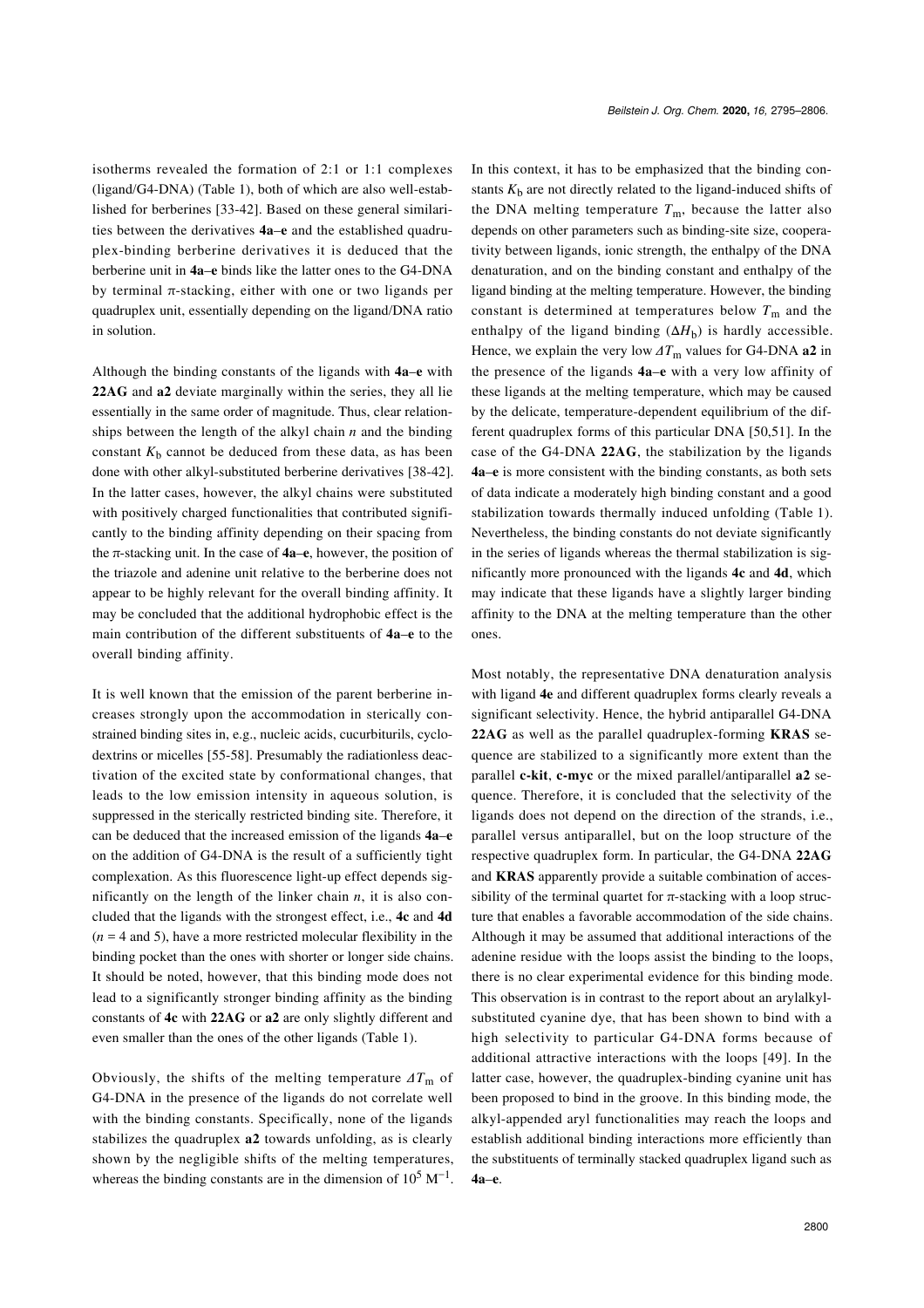Along with the selective stabilization of particular quadruplex forms, the DNA denaturation analysis with ligand **4e** also showed a high selectivity for the quadruplex stabilization relative to duplex DNA as is clearly shown by only a small decrease of quadruplex melting in the presence of **4e** and an excess of the potentially competitive duplex DNA **ds26**. Although this experiment was only performed exemplarily with the ligand **4e** it may be carefully deduced that this class of compounds has a significantly higher affinity to quadruplex DNA.

Additional information about the complex formation between the ligands and the quadruplex DNA forms **22AG** and **a2** was provided by CD spectroscopy. The changes of the CD spectrum of **22AG** upon the addition of derivatives **4a**–**e** clearly indicate a shift of the equilibrium between the different quadruplex forms of 22AG that are formed in the K<sup>+</sup>-containing buffer solution [\[59\].](#page-11-0) In particular, the decrease of the positive shoulder around 270 nm shows the disappearance of the  $(3 + 1)$ conformer, to which this band is assigned [\[59\],](#page-11-0) in favor of the basket-type antiparallel quadruplex structure, which is identified by the characteristic CD pattern with a strong positive band at 295 nm and a weak negative one at 260 nm [\[60\]](#page-11-1). These observations show that all ligands stabilize preferentially the basket-type quadruplex structure of **22AG**. In the case of the G4-DNA **a2** the addition of the ligands shifts the equilibrium between the parallel and antiparallel quadruplex form only slightly in favor of the parallel structure, as is shown by a small increase of the positive CD signal at 295 nm, that is assigned to the parallel quadruplex [\[61,62\]](#page-11-2), along with a decrease of the CD signal of the antiparallel form at 265 nm [\(Figure 3\)](#page-4-1).

Notably, weak, but significant ICD bands were observed in the absorption range of the ligands. Such ICD signals of DNA binders result from the dipole–dipole coupling of the ligands

with the DNA bases and are typically observed for duplex DNA ligands [\[63-65\].](#page-11-3) In the case of the G4-DNA ligands, however, only very weak or even no ICD signals are often observed for the bound molecules, specifically for ligands that bind by terminal π-stacking. To the best of our knowledge, this phenomenon has not been discussed extensively in the literature, so far. As a result, clear relationships between the sign and pattern of the ICD signal of a quadruplex ligand in orientation relative to the binding site, as is well established for duplex binders [\[63\]](#page-11-3), is not available for quadruplex ligands, yet. With most quadruplex-bound berberine and berberine derivatives, including compounds **1a**–**d**, ICD bands are not formed [\[34,36,40,66\]](#page-10-9) or at least not explicitly mentioned; however, negative ICD bands [\[38,67\]](#page-10-10) and exciton-type ICD signals [\[68\]](#page-11-4) have been reported for some quadruplex-bound berberine derivatives. Unfortunately, in none of the latter cases the ICD signals were directly related to a particular binding mode. However, it was shown by X-ray diffraction analysis of the G4-DNA-bound ligand **1e<sup>3</sup>** that the berberine unit binds to quadruplex DNA by  $\pi$ -stacking with the 3'-end quartet in a similar mode as the parent berberine; however, in the case of **1e<sup>3</sup>** the aryl-substituents of the side chain are involved in the additional  $\pi$ -stacking with the G quartet [\(Figure 4](#page-6-0)) [\[38\].](#page-10-10) At the same time, the ligand  $1e^3$  results a negative ICD when bound to quadruplex. Thus, considering that the derivatives **4a**–**e** have the same berberine fragment as binding unit and assuming that the phase of the ICD signal correlates directly with the relative alignment of the transition dipole moments of the ligand and the DNA bases [\[64\],](#page-11-5) we carefully conclude that the positive ICD signal of the derivatives **4a**–**e** results from a binding mode in which the berberine unit is in a position essentially perpendicular to the one observed with **1e<sup>3</sup>** [\(Figure 4\)](#page-6-0). In this structure the adenylalkyl substituent may be accommodated in the grooves or loops. The latter assumption is somehow supported by the observation that the intensity

<span id="page-6-0"></span>

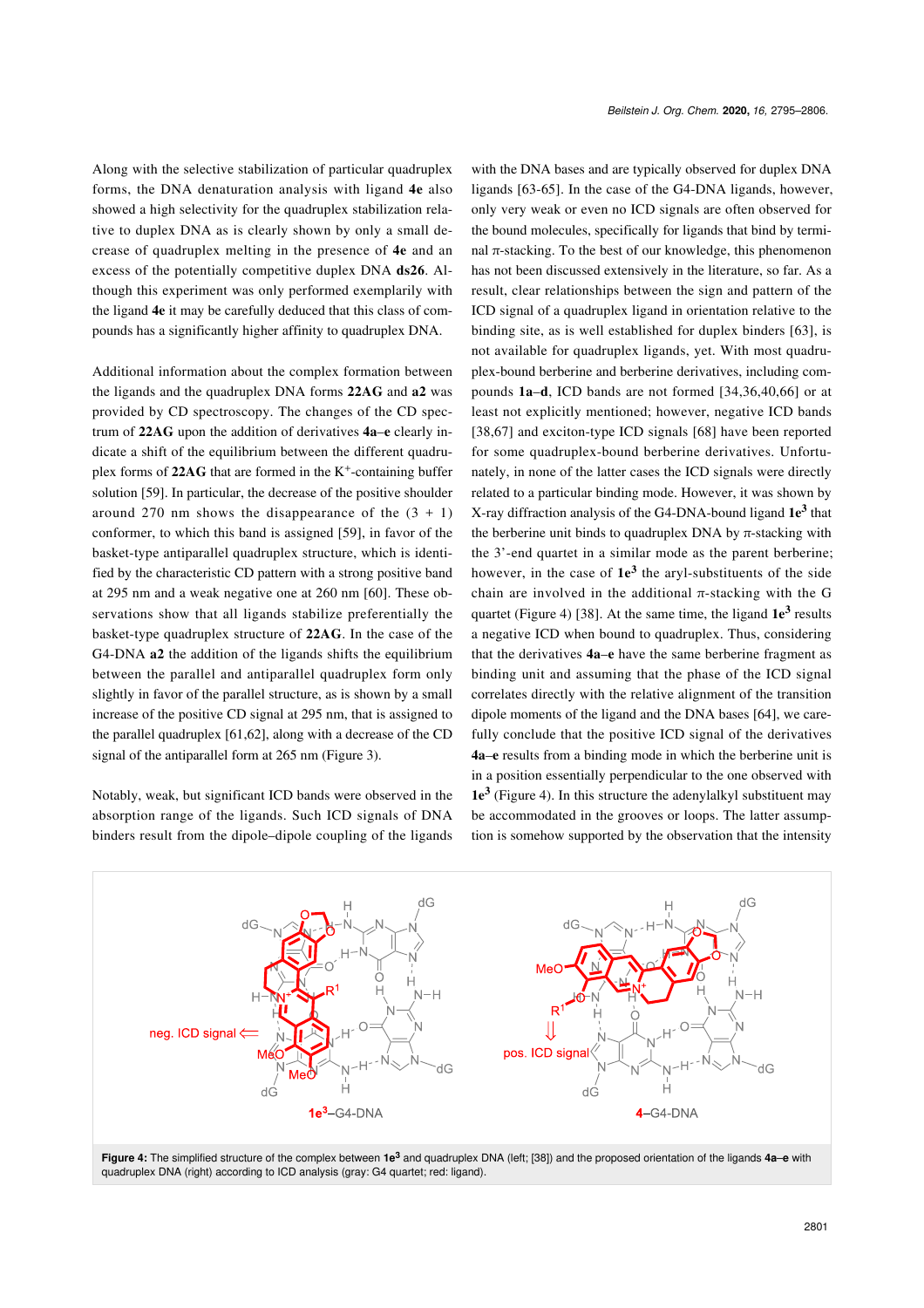of the ICD signals varies depending on the chain lengths, indicating that the different fit of the side chain to the groove or loops has a direct influence on the strength and mode of the terminal  $\pi$ -stacking of the berberine unit. The tighter binding with better fitting of the side chain to the binding site is further supported by the observation that both ICD and the fluorescence light-up effect are the strongest with the chain length of 4 and 5 ([Table 1\)](#page-3-1).

Unfortunately, the experimental data do not provide any evidence for a relevant effect of the adenine unit on the binding affinity of the ligands **4a**–**e** or the complex structures with G4-DNA, because in this case significantly stronger differences of the binding constants, selectivities or optical responses should have been observed with the variation of the linker length. It may be concluded that the triazole ring, used as a synthetically convenient connection unit, imposes too much steric hindrance and restricted conformational flexibility in the vicinity of the adenine unit thus hindering the binding of the latter to the thymidine residues in the loops.

### Conclusion

In summary, we have synthesized five novel berberine–adenine derivatives **4a**–**e** with different lengths of the alkyltriazole linker units, which show the characteristic properties of berberine-based G4-DNA ligands. Notably, the binding affinities of the ligands do not change strongly with the length of the alkyl chain  $n$  and there is no obvious relationship between these parameters. Nevertheless, depending on the structure the ligands exhibit some significantly different effects when bound to the G4-DNA, such as fluorescent light-up effects and the formation of ICD bands, which are mostly pronounced with linker length of  $n = 4$  (with **a2**) and  $n = 5$  (with **22AG**). This significant influence of the complex structure on the optical properties of the ligand provides some evidence that each ligand–G4- DNA complex has a specific structure with respect to the relative alignment and conformational flexibility of the ligand in the binding site. Considering these changes upon variation of either the ligand structure or the quadruplex form, the ligands **4a**–**e** may have the potential to operate as selective ligands for G4-DNA, as indeed was shown exemplarily with the ligand **4e**. The latter has a high selectivity to quadruplex DNA in competition with duplex DNA and stabilizes preferentially the G4-DNA forms **22AG** and **KRAS**. We conclude from these results, along with the already reported data in the literature [\[36,37,39,42\]](#page-10-23), that the derivatization of berberine by the attachment of functional substituents at the 9-position is a reasonable approach to fine-tune the binding properties with G4-DNA. However, more systematic investigations and broader structural variations are necessary to identify all relevant factors that affect the affinity and selectivity of such ligands.

# **Experimental** Equipment

NMR data were recorded with a Varian VNMR-S600 spectrometer [600 MHz (<sup>1</sup>H), 150 MHz (<sup>13</sup>C)] at 35 °C. NMR spectra were processed with the software ACD/NMR Processor Academic Version 12.01 and are referenced to the corresponding solvent  $[\delta(DMSO-d_5) = 2.50(^{1}H)$  and 39.5 (<sup>13</sup>C);  $\delta(CHCI_3) =$ 7.26 ( ${}^{1}$ H) and 77.2 ( ${}^{13}$ C)]. Elemental analyses data were determined with a HEKAtech EURO EA combustion analyzer by Mr. Rochus Breuer (Organic Chemistry I, University of Siegen). Mass spectra (ESI) were recorded on a Finnigan LCQ Deca  $(U = 6$  kV; working gas: argon; auxiliary gas: nitrogen; temperature of the capillary: 200 °C). Absorption spectra were obtained with a Varian Cary 100 bio spectrometer in quartz cells (10 mm) with baseline correction. Emission spectra were recorded in quartz cells (10 mm) with a Cary Eclipse spectrometer at 20 °C. CD-spectroscopic measurements were performed with a Chirascan spectrometer (Applied Photophysics) in quartz cells (1.0 mm). Melting points were measured with a Büchi 545 (Büchi, Flawil, CH) and are uncorrected.

#### **Materials**

Commercially available reagents and reactants were used without further purification. Chemicals were obtained from the following companies: Carl Roth GmbH & Co. KG (Karlsruhe, D): Berberine chloride, 3-bromo-1-propyne. Alfa Aesar GmbH & Co. KG (Karlsruhe, D): Adenine. Acros Organics: 3-Phenyl-1-propyne. Biomers.net GmbH (Ulm, D): **22AG**, **a2**, **F21T**, **Fa2T**, **FmycT**, **FkitT**, and **FkrasT**. 9-(Azidoalkyl)berberine derivatives **3a**–**e** [\[54\]](#page-10-21) and 9-propargyladenine (**2**) [\[53\]](#page-10-20) were synthesized according to published procedures. Stock solutions of the ligands (1.0 mM) were prepared in MeOH (HPLC grade). Buffer solutions were prepared with biochemical grade chemicals in E-Pure water (resistivity  $\geq$  18 M $\Omega$  cm) and filtered through a membrane filter (0.45 µm pore size). K-phosphatebuffer (**22AG**, **a2**): 25 mM K2HPO4, 70 mM KCl; pH 7.0; Na-cacodylate buffer (**F21T**, **Fa2T**, **FmycT**, **FkitT**, and **FkrasT**): 90 µM LiCl, 10 mM KCl, 10 mM  $NaCH_3)_2AsO_2 \times$  $3H<sub>2</sub>O$ , pH 7.2–7.3. The K-phosphate buffer solutions and the Na-cacodylate buffer solutions were stored at 4 °C in the dark.

#### Methods

The spectrophotometric and spectrofluorometric titrations with quadruplex DNA were performed according to published protocols [\[69\]](#page-11-6). To ensure a sufficient solubility during the titrations DMSO (1% v/v in BPE buffer and 5% v/v in  $K^+$ -phosphate buffer) was used as a cosolvent.

For the CD spectra, solutions of G4-DNA in  $K^+$ -phosphate butter and the ligands in buffer/DMSO were recorded after an equilibration time of 30 min.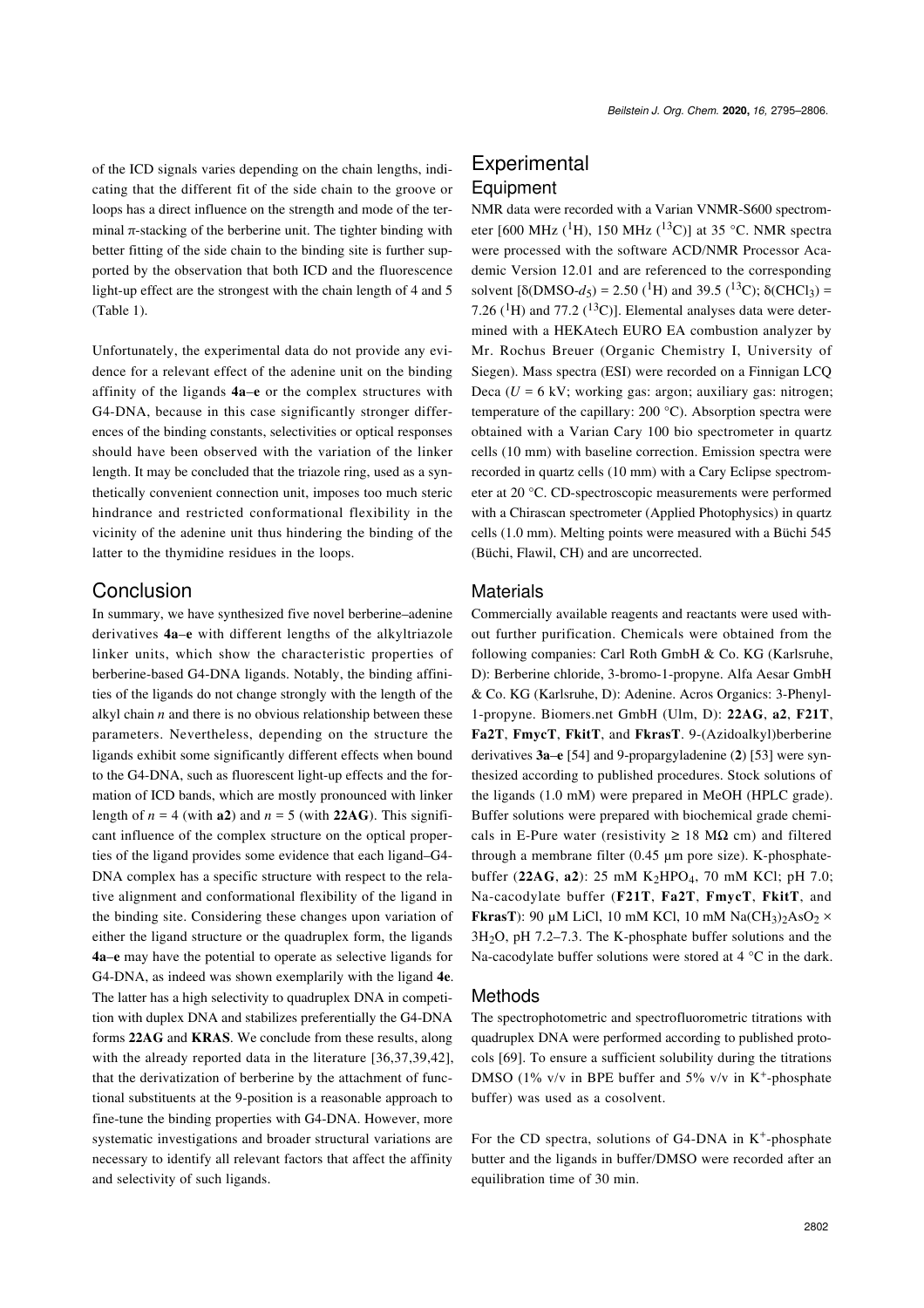For the thermal DNA denaturation analyses stock solutions of the ligand (20  $\mu$ M) and the G4-DNA (50  $\mu$ M) in Na-cacodylate buffer were used to prepare analyte solutions with different ligand:DNA ratios (*LDR* = 0.00, 1.25, 2.50, 5.00).

#### **Synthesis**

#### General procedure (GP) [\[54\]](#page-10-21)

To a solution of the berberine azide derivatives **3a**–**e** (1.0 molar equiv) and 9-propargyladenine (**2**, 1.1 molar equiv) in THF/MeCN 2:1 was added a solution of  $CuSO<sub>4</sub>$  (0.3 equiv) and Na-ascorbate (1.1 molar equiv) in  $H<sub>2</sub>O$ . The mixture was stirred under reflux for 3 h. The solvent was removed under reduced pressure and the brown residue was dissolved in DMSO (15 mL) and filtered through a pad of neutral aluminum oxide. The pad was washed with DMSO (15 mL). The DMSO fractions were combined and the solvent was removed in vacuum. The remaining yellow solid was suspended in MeCN (500 mL) and filtered through a short pad of celite. The solvent was evaporated under reduced pressure and the crude product was purified by column chromatography  $(SiO<sub>2</sub>, CH<sub>2</sub>Cl<sub>2</sub>/MeOH$  $5\rightarrow10\%$ ). After crystallization of the major fraction from  $MeOH/Et<sub>2</sub>O$  7:3 the desired product was obtained as yellow solid.

#### 9-*O*-{β-{4'-[(9''-Adenyl)methyl]-1*H*-1',2',3'-triazol-1' yl}ethyl}berberine bromide (**4a**)

According to the GP, a solution of **3a** (150 mg, 292 µmol), **2** (60.6 mg, 350 µmol),  $CuSO_4$  (5.83 mg, 36.5 µmol) and Na-ascorbate (36.3 mg, 183 µmol) was stirred at reflux in THF/H<sub>2</sub>O/MeCN 2:2:1 (25 mL). After purification by column chromatography  $(R_f = 0.11; 10\% \text{ MeOH})$  and crystallization the product **4a** was obtained as orange-colored amorphous solid (30.0 mg, 46.5 µmol, 16%); mp 191–194 °C (dec.); <sup>1</sup>H NMR (600 MHz, DMSO- $d_6$ ) δ 3.20 (t, <sup>3</sup>J = 6.5 Hz, 2H, 5-H), 3.94 (s, 3H, O-*CH*3), 4.70 (t, <sup>3</sup> *J* = 5.0 Hz, 2H,α-H), 4.84 (t, <sup>3</sup> *J* = 6.5 Hz, 2H, 6-H), 4.90 (t, <sup>3</sup> *J* = 5.0 Hz, 2H, β-H), 5.44 (s, 2H, C-*CH*<sub>2</sub>-N) 6.18 (s, 2H, O-CH<sub>2</sub>-O), 7.09 (s, 1H, 4-H), 7.23  $(s, 2H, NH<sub>2</sub>)$  7.77  $(s, 1H, 1-H)$ , 7.93  $(d, {}^{3}J = 9.2 \text{ Hz}, 12-H)$ , 8.04 (s, 1H, 2"-H), 8.10 (d,  $3J = 9.2$  Hz, 1H, 11-H), 8.19 (s, 1H, 8''-H), 8.30 (s, 1H, 5'-H), 8.89 (s, 1H, 13-H), 9.48 (s, 1H, 8-H); <sup>13</sup>C NMR (150 MHz, DMSO-d<sub>6</sub>) δ 26.3 (C5), 38.0 (C-*CH*<sub>2</sub>-N), 50.0 (Cβ), 55.4 (C6), 57.0 (O-*CH*<sub>3</sub>), 72.1 (Cα), 102.1 (O-CH<sub>2</sub>-O), 105.5 (C1), 108.4 (C4), 118.5 (C5"), 120.2 (C13), 120.3 (C1a), 121.2 (C8a), 123.8 (C12), 124.2 (C5'), 126.4 (C11), 130.6 (C4a), 132.8 (C12a), 137.4 (C13a), 140.7 (C8''), 141.7 (C9), 143.0 (C4'), 145.0 (C8), 147.7 (C2), 149.2 (C4''), 149.9 (C3), 150.0 (C10), 152.5 (C2''), 155.9 (C6''); ESIMS (*m*/*z*): 564 [M<sup>+</sup>]; anal. calcd for  $C_{29}H_{26}BrN_9O_4$  (%): C, 54.05; H, 4.07; N, 19.56; found (%): C, 54.03; H, 4.41; N, 19.44.

#### 9-*O*-{γ-{4'-[(9''-Adenyl)methyl]-1*H*-1',2',3'-triazol-1' yl}propyl}berberine bromide (**4b**)

According to the GP, a solution of **3b** (120 mg, 247 µmol), **2** (60.6 mg, 350 µmol), CuSO4 (5.01 mg, 31.4 µmol), and Na-ascorbate (47.1 mg, 272 µmol) was stirred at reflux in THF/H<sub>2</sub>O/MeCN 2:2:1 (25 mL). After purification by column chromatography  $(R_f = 0.12, 10\% \text{ MeOH})$  and crystallization the product **4b** was obtained as yellow, amorphous solid (42.3 mg, 64.0 µmol, 26%); mp 189–192 °C (dec.); <sup>1</sup>H NMR (600 MHz, DMSO-*d*<sub>6</sub>) δ 2.41 (tt, <sup>3</sup>*J* = 7 Hz, <sup>3</sup>*J* = 7 Hz, 2H, β-H), 3.21 (t,  $3J = 6$  Hz, 2H, 5-H), 3.99 (s, 3H, O-CH<sub>3</sub>), 4.25 (t,  $3J = 6$  Hz, 2H,  $\alpha$ -H), 4.67 (t,  ${}^{3}J = 7$  Hz, 2H,  $\gamma$ -H), 4.94 (t,  ${}^{3}J = 6$  Hz, 2H, 6-H), 5.45 (s, 2H, C-CH<sub>2</sub>-N), 6.18 (s, 2H, O-CH<sub>2</sub>-O), 7.09 (s, 1H, 4-H), 7.21 (s, 2H,  $NH_2$ ), 7.80 (s, 1H, 1-H), 7.99 (d, <sup>3</sup>J = 9 Hz, 12-H), 8.08 (s, 1H, 2''-H), 8.16 (d, <sup>3</sup> *J* = 9 Hz, 1H, 11-H), 8.21 (s, 1H, 8''-H), 8.24 (s, 1H, 5'-H), 8.94 (s, 1H, 13-H), 9.77 (s, 1H, 8-H); 13C NMR (150 MHz, DMSO-*d*6) δ 26.3 (5-C), 30.2 (Cβ), 38.1 (C-*CH*<sub>2</sub>-N), 46.6 (Cγ), 55.2 (C6), 57.0 (O-*CH*<sub>3</sub>), 71.7 (Cα), 102.1 (O-CH<sub>2</sub>-O), 105.5 (C1), 108.4 (C4), 118.5 (C5''), 120.2 (C13), 120.4 (C1a), 121.4 (C8a), 123.6 (C12), 123.8 (C5'), 126.6 (C11), 130.7 (C4a), 133.0 (C12a), 137.5 (C13a), 140.7 (C8''), 142.3 (C9), 142.7 (C4'), 145.2 (C8), 147.7 (C2), 149.3 (C4''), 149.8 (C3), 150.2 (C10), 152.5 (C2''), 155.9 (C6"); ESIMS  $(m/z)$ : 578 [M<sup>+</sup>]; anal. calcd for C<sub>30</sub>H<sub>28</sub>BrN<sub>9</sub>O<sub>4</sub> (%): C, 54.72; H, 4.29, N, 19.14; found (%): C, 54.69; H, 4.41; N, 18.79.

#### 9-*O*-{δ-{4'-[(9''-Adenyl)methyl]-1*H*-1',2',3'-triazol-1' yl}butyl}berberine bromide (**4c**)

According to the GP, a solution of **3c** (240 mg, 481 µmol), **2** (96.1 mg, 529 µmol),  $CuSO_4$  (10.3 mg, 64.5 µmol), and Na-ascorbate (53.5 mg, 270 µmol) was stirred at reflux in THF/ H2O/MeCN 2:2:1 (35 mL). After purification by column chromatography  $(R_f = 0.17, 10\%)$  and crystallization the product 4c was obtained as yellow, amorphous solid (64.9 mg, 96.5 µmol, 20%); mp 157–158 °C (dec.); <sup>1</sup>H NMR (600 MHz, DMSO- $d_6$ ) δ 1.81 (tt,  $3J = 7$  Hz,  $3J = 7$  Hz, 2H, β-H), 2.06 (tt,  $3J = 7$  Hz,  $3J = 7$  Hz, 2H,  $\gamma$ -H), 3.21 (t,  $3J = 6$  Hz, 2H, 5-H), 4.02 (s, 3H, O-*CH*<sub>3</sub>), 4.26 (t, <sup>3</sup>*J* = 6 Hz, 2H, α-H), 4.46 (t, <sup>3</sup>*J* = 7 Hz, 2H, δ-H), 4.93 (t, <sup>3</sup> *J* = 6 Hz, 2H, 6-H), 5.44 (s, 2H, C-*CH*<sup>2</sup> -N), 6.18 (s, 2H, O-CH<sub>2</sub>-O), 7.10 (s, 1H, 4-H), 7.23 (s, 2H, NH<sub>2</sub>), 7.80 (s, 1H, 1-H), 7.98 (d,  $3J = 9$  Hz, 12-H), 8.12 (s, 1H, 2"-H), 8.15 (s, 1H, 5'-H), 8.17 (d,  $3J = 9$  Hz, 1H, 11-H), 8.20 (s, 1H, 8"-H), 8.93 (s, 1H, 13-H), 9.78 (s, 1H, 8-H); 13C NMR (150 MHz, DMSO-*d*<sub>6</sub>) δ 26.3 (Cγ), 26.3 (C5), 26.5 (Cβ), 38.0 (C-*CH*<sub>2</sub>-N), 49.1 (Cδ), 55.3 (C6), 57.0 (O-*CH*<sup>3</sup> ), 73.4 (Cα), 102.1 (O-*CH*<sup>2</sup> - O), 105.4 (C1), 108.4 (C4), 118.5 (C5''), 120.2 (C13), 120.4 (C1a), 121.5 (C8a), 123.4 (C12), 123.6 (C5'), 126.6 (C11), 130.7 (C4a), 133.0 (C12a), 137.5 (C13a), 140.6 (C8''), 142.5 (C4'), 142.6 (C9), 145.2 (C8), 147.7 (C2), 149.3 (C4''), 150.3 (C3), 152.5 (C2"), 155.9 (C6"); ESIMS ( $m/z$ ): 592 [M<sup>+</sup>]; anal.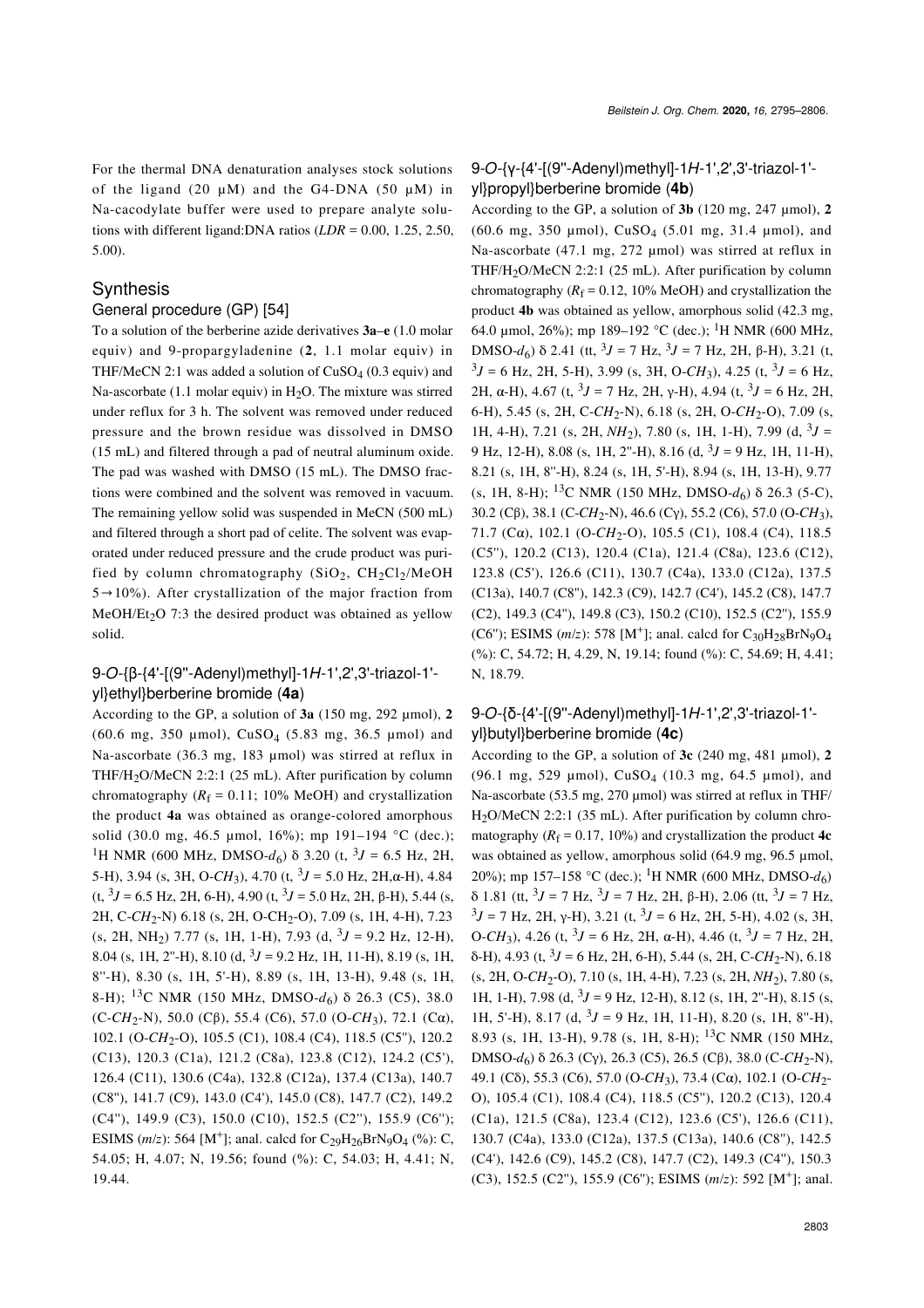calcd for  $C_{31}H_{30}BrN_9O_4 \times H_2O$  (%): C, 53.92; H, 4.67; N, 18.26; found (%): C, 54.07; H, 4.98; N, 18.07.

### 9-*O*-{ε-{4'-[(9''-Adenyl)methyl]-1*H*-1',2',3'-triazol-1' yl}pentyl}berberine bromide (**4d**)

According to the GP, a solution of **3d** (150 mg, 292 µmol), **2** (60.6 mg, 350 µmol), CuSO4 (5.83 mg, 36.5 µmol), and Na-ascorbate (36.6 mg, 183 µmol) was stirred at reflux in THF/H2O/MeCN 2:2:1 (25 mL). After purification by column chromatography  $(R_f = 0.19, 10\% \text{ MeOH})$  and crystallization the product **4d** was obtained as yellow, amorphous solid (73.2 mg, 107 µmol, 37%); mp 154–156 °C (dec.); <sup>1</sup>H NMR (600 MHz, DMSO-*d*<sub>6</sub>) δ 1.41 (tt, <sup>3</sup>*J* = 8 Hz, <sup>3</sup>*J* = 7 Hz, 2H, γ-H), 1.86 (tt, <sup>3</sup>*J* = 8 Hz, <sup>3</sup>*J* = 7 Hz, 2H, β-H), 1.90 (tt, <sup>3</sup>*J* = 7 Hz, <sup>3</sup>*J* = 7 Hz, 2H, δ-H), 3.20 (t, <sup>3</sup>J = 6 Hz, 2H, 5-H), 4.02 (s, 3H, O-*CH*<sub>3</sub>), 4.24 (t,  $3J = 7$  Hz, 2H,  $\alpha$ -H), 4.39 (t,  $3J = 7$  Hz, 2H,  $\epsilon$ -H), 4.95  $(t, {}^{3}J = 6$  Hz, 2H, 6-H), 5.42 (s, 2H, C-*CH*<sub>2</sub>-N), 6.17 (s, 2H, O-*CH*<sub>2</sub>-O), 7.08 (s, 1H, 4-H), 7.21 (s, 2H, *NH*<sub>2</sub>), 7.79 (s, 1H, 1-H), 7.98 (d,  $3J = 9$  Hz, 12-H), 8.11 (s, 1H, 2"-H), 8.14 (s, 1H, 5'-H), 8.16 (d,  $3J = 9$  Hz, 1H, 11-H), 8.19 (s, 1H, 8"-H), 8.94 (s, 1H, 13-H), 9.72 (s, 1H, 8-H); 13C NMR (150 MHz, DMSO-*d*6) δ 22.3 (Cγ), 26.3 (C5), 28.8 (Cβ), 29.4 (Cδ), 38.1 (C-CH<sub>2</sub>-N), 49.4 (Cε), 55.3 (C6), 57.0 (O-*CH*3), 73.9 (Cα), 102.1 (O-*CH*2- O), 105.5 (C1), 108.4 (C4), 118.6 (C5''), 120.3 (C13), 120.5 (C1a), 121.6 (C8a), 123.4 (C12), 123.5 (C5'), 126.6 (C11), 130.7 (C4a), 133.0 (C12a), 137.4 (C13a), 140.7 (C8''), 142.5 (C4'), 147.7 (C2), 149.3 (C4''), 149.8 (C3), 150.4 (C10), 152.5 (C2"), 155.9 (C6"); ESIMS ( $m/z$ ): 606 [M<sup>+</sup>]; anal. calcd for  $C_{32}H_{32}BrN_9O_4$  (%): C, 55.98; H, 4.70; N, 18.36; found (%): C, 55.70; H, 4.71; N, 18.11.

#### 9-*O*-{ζ-{4'-[(9''-Adenyl)methyl]-1*H*-1',2',3'-triazol-1' yl}hexyl}berberine bromide (**4e**)

According to the GP, a solution of **3e** (300 mg, 567 µmol), **2** (118 mg, 682 µmol), CuSO4 (11.3 mg, 70.9 µmol), and Na-ascorbate (71.0 mg, 355 µmol) was stirred at reflux in THF/H<sub>2</sub>O/MeCN 2:2:1 (50 mL). After purification by column chromatography  $(R_f = 0.20, 10\% \text{ MeOH})$  and crystallization the product **4e** was obtained as yellow, amorphous solid (151 mg, 216 µmol, 38%); mp 152–154 °C (dec.); <sup>1</sup>H NMR (600 MHz, DMSO-*d*<sup>6</sup> ) δ 1.27–1.32 (m, 2H, δ-H), 1.45–1.49 (m, 2H, γ-H), 1.80–1.85 (m, 4H, β-H, ε-H), 3.20 (t,  $3J = 6.2$  Hz, 2H, 5-H), 4.02 (s, 3H, O-*CH*<sub>3</sub>), 4.23 (t, <sup>3</sup>*J* = 6.8 Hz, 2H, α-H), 4.35 (t, <sup>3</sup>*J* = 7.0 Hz, 2H,  $\zeta$ -H), 4.97 (t,  $3J = 6.2$  Hz, 2H, 6-H), 5.43 (s, 2H, C-*CH*<sup>2</sup> -N), 6.17 (s, 2H, O-*CH*<sup>2</sup> -O), 7.07 (s, 1H, 4-H), 7.22 (s, 2H, *NH*<sup>2</sup> ), 7.78 (s, 1H, 1-H), 7.98 (d, <sup>3</sup> *J* = 9.2 Hz, 12-H), 8.12  $(s, 1H, 2^{\circ}$ -H), 8.15  $(s, 1H, 5^{\circ}$ -H), 8.16  $(d, {}^{3}J = 9.2 \text{ Hz}, 1H,$ 11-H), 8.20 (s, 1H, 8''-H), 8.97 (s, 1H, 13-H), 9.75 (s, 1H, 8-H); <sup>13</sup>C NMR (150 MHz, DMSO-*d*<sub>6</sub>) δ 24.6 (Cγ), 25.5 (Cβ), 26.3 (C5), 29.2 (Cδ), 29.6 (Cε), 38.0 (C-*CH*<sup>2</sup> -N), 50.0 (Cζ), 55.4 (C6), 57.0 (O-*CH*<sup>3</sup> ), 72.1 (Cα), 102.1 (O-*CH*<sup>2</sup> -O), 105.5 (C1),

108.5 (C4), 118.5 (C5''), 120.2 (C13), 120.4 (C1a), 121.6 (C8a), 123.3 (C12), 123.5 (C5'), 126.6 (C11), 130.6 (C4a), 133.0 (C12a), 137.4 (C13a), 140.6 (C8''), 142.8 (C4'), 147.7 (C2), 149.2 (C4''), 149.9 (C3), 150.3 (C10), 152.5 (C2''), 155.9 (C6''); ESIMS (*m*/*z*): 620 [M<sup>+</sup>]; anal. calcd for  $C_{32}H_{34}BrN_9O_4 \times 3H_2O$ (%): C, 52.52; H, 5.34; N, 16.70; found (%): C, 52.54; H, 5.00; N, 16.39.

# Supporting Information

<span id="page-9-5"></span>Supporting Information File 1

Experimental procedures, additional spectroscopic data,  ${}^{1}$ H NMR and  ${}^{13}$ C NMR spectra. [\[https://www.beilstein-journals.org/bjoc/content/](https://www.beilstein-journals.org/bjoc/content/supplementary/1860-5397-16-230-S1.pdf)

[supplementary/1860-5397-16-230-S1.pdf\]](https://www.beilstein-journals.org/bjoc/content/supplementary/1860-5397-16-230-S1.pdf)

### Acknowledgements

We thank Mr. Christoph Dohmen, University of Siegen, for the photographic documentation.

## Funding

Financial support by the Deutsche Forschungsgemeinschaft and the University of Siegen is gratefully acknowledged.

# ORCID® iDs

Daria V. Berdnikova -<https://orcid.org/0000-0002-0787-5753> Heiko Ihmels -<https://orcid.org/0000-0003-0969-0426>

#### **References**

- <span id="page-9-0"></span>1. Neidle, S. *Nat. Rev. Chem.* **2017,** *1,* 0041. [doi:10.1038/s41570-017-0041](https://doi.org/10.1038%2Fs41570-017-0041)
- <span id="page-9-4"></span>2. Neidle, S. *J. Med. Chem.* **2016,** *59,* 5987–6011. [doi:10.1021/acs.jmedchem.5b01835](https://doi.org/10.1021%2Facs.jmedchem.5b01835)
- 3. Tateishi-Karimata, H.; Sugimoto, N. *Chem. Commun.* **2020,** *56,* 2379–2390. [doi:10.1039/c9cc09771f](https://doi.org/10.1039%2Fc9cc09771f)
- <span id="page-9-1"></span>4. Cañeque, T.; Müller, S.; Rodriguez, R. *Nat. Rev. Chem.* **2018,** *2,* 202–215. [doi:10.1038/s41570-018-0030-x](https://doi.org/10.1038%2Fs41570-018-0030-x)
- 5. Laguerre, A.; Wong, J. M. Y.; Monchaud, D. *Sci. Rep.* **2016,** *6,* 32141. [doi:10.1038/srep32141](https://doi.org/10.1038%2Fsrep32141)
- 6. Chambers, V. S.; Marsico, G.; Boutell, J. M.; Di Antonio, M.; Smith, G. P.; Balasubramanian, S. *Nat. Biotechnol.* **2015,** *33,* 877–881. [doi:10.1038/nbt.3295](https://doi.org/10.1038%2Fnbt.3295)
- <span id="page-9-2"></span>7. Verma, A.; Yadav, V. K.; Basundra, R.; Kumar, A.; Chowdhury, S. *Nucleic Acids Res.* **2009,** *37,* 4194–4204. [doi:10.1093/nar/gkn1076](https://doi.org/10.1093%2Fnar%2Fgkn1076)
- 8. Huppert, J. L.; Bugaut, A.; Kumari, S.; Balasubramanian, S. *Nucleic Acids Res.* **2008,** *36,* 6260–6268. [doi:10.1093/nar/gkn511](https://doi.org/10.1093%2Fnar%2Fgkn511)
- 9. Huppert, J. L.; Balasubramanian, S. *Nucleic Acids Res.* **2007,** *35,* 406–413. [doi:10.1093/nar/gkl1057](https://doi.org/10.1093%2Fnar%2Fgkl1057)
- <span id="page-9-3"></span>10. Collie, G. W.; Parkinson, G. N. *Chem. Soc. Rev.* **2011,** *40,* 5867–5892. [doi:10.1039/c1cs15067g](https://doi.org/10.1039%2Fc1cs15067g)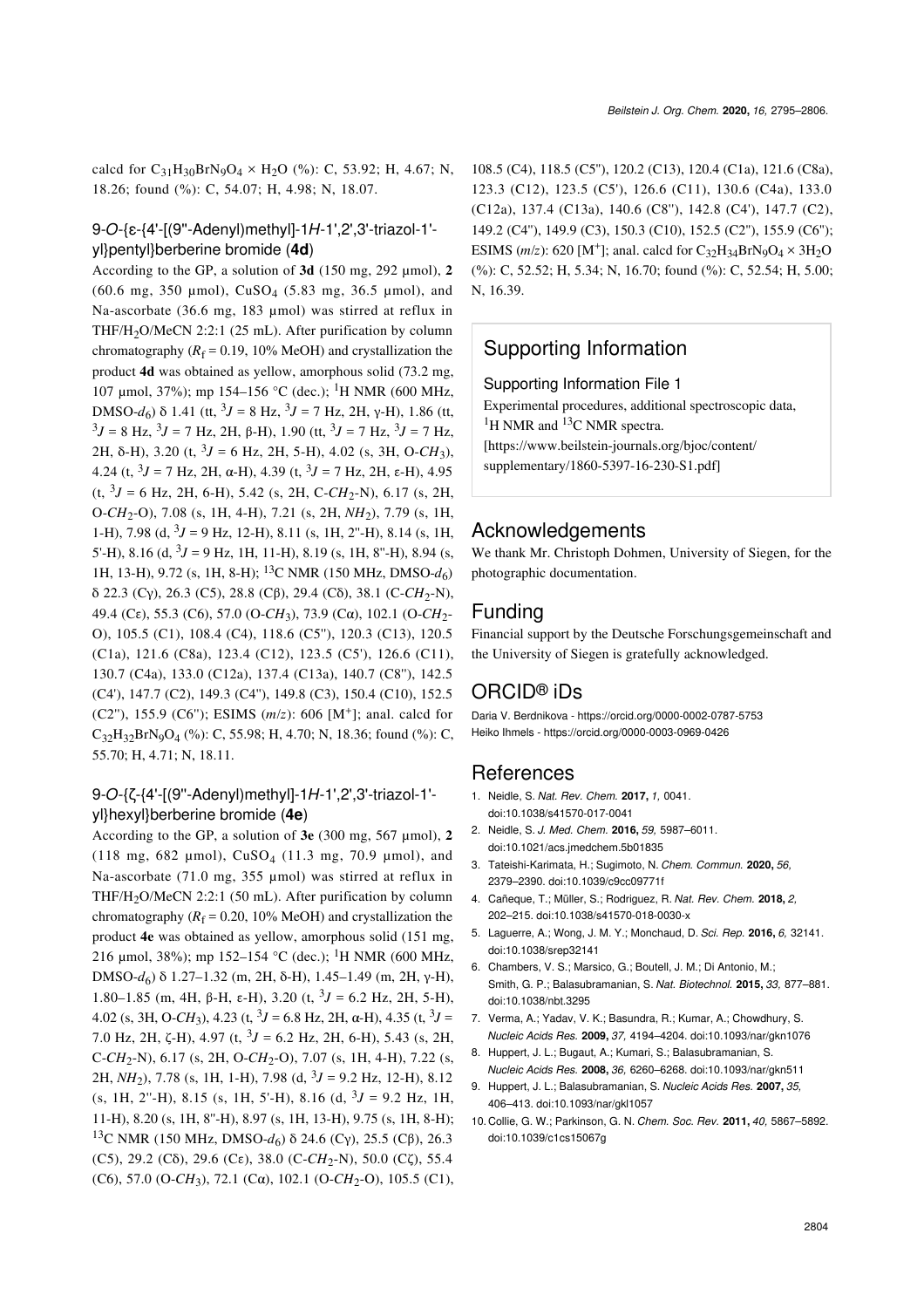- <span id="page-10-0"></span>11. Li, Y.; Syed, J.; Suzuki, Y.; Asamitsu, S.; Shioda, N.; Wada, T.; Sugiyama, H. *ChemBioChem* **2016,** *17,* 928–935. [doi:10.1002/cbic.201500655](https://doi.org/10.1002%2Fcbic.201500655)
- 12.Balasubramanian, S.; Hurley, L. H.; Neidle, S. *Nat. Rev. Drug Discovery* **2011,** *10,* 261–275. [doi:10.1038/nrd3428](https://doi.org/10.1038%2Fnrd3428)
- <span id="page-10-1"></span>13. Hänsel-Hertsch, R.; Di Antonio, M.; Balasubramanian, S. *Nat. Rev. Mol. Cell Biol.* **2017,** *18,* 279–284. [doi:10.1038/nrm.2017.3](https://doi.org/10.1038%2Fnrm.2017.3)
- 14.Balasubramanian, S.; Neidle, S. *Curr. Opin. Chem. Biol.* **2009,** *13,* 345–353. [doi:10.1016/j.cbpa.2009.04.637](https://doi.org/10.1016%2Fj.cbpa.2009.04.637)
- 15. Monsen, R. C.; Trent, J. O. *Biochimie* **2018,** *152,* 134–148. [doi:10.1016/j.biochi.2018.06.024](https://doi.org/10.1016%2Fj.biochi.2018.06.024)
- 16. Lee, H.-S.; Carmena, M.; Liskovykh, M.; Peat, E.; Kim, J.-H.; Oshimura, M.; Masumoto, H.; Teulade-Fichou, M.-P.; Pommier, Y.; Earnshaw, W. C.; Larionov, V.; Kouprina, N. *Cancer Res.* **2018,** *78,* 6282–6296. [doi:10.1158/0008-5472.can-18-0894](https://doi.org/10.1158%2F0008-5472.can-18-0894)
- <span id="page-10-2"></span>17. Nagatsugi, F.; Onizuka, K. *Chem. Lett.* **2020,** *49,* 771–780. [doi:10.1246/cl.200214](https://doi.org/10.1246%2Fcl.200214)
- 18.Asamitsu, S.; Bando, T.; Sugiyama, H. *Chem. Eur. J.* **2019,** *25,* 417–430. [doi:10.1002/chem.201802691](https://doi.org/10.1002%2Fchem.201802691)
- 19. Dhamodharan, V.; Pradeepkumar, P. I. *ACS Chem. Biol.* **2019,** *14,* 2102–2114. [doi:10.1021/acschembio.9b00475](https://doi.org/10.1021%2Facschembio.9b00475)
- 20.O'Hagan, M. P.; Morales, J. C.; Galan, M. C. *Eur. J. Org. Chem.* **2019,** 4995–5017. [doi:10.1002/ejoc.201900692](https://doi.org/10.1002%2Fejoc.201900692)
- 21. Ruggiero, E.; Richter, S. N. *Nucleic Acids Res.* **2018,** *46,* 3270–3283. [doi:10.1093/nar/gky187](https://doi.org/10.1093%2Fnar%2Fgky187)
- 22. Duarte, A. R.; Cadoni, E.; Ressurreição, A. S.; Moreira, R.; Paulo, A. *ChemMedChem* **2018,** *13,* 869–893. [doi:10.1002/cmdc.201700747](https://doi.org/10.1002%2Fcmdc.201700747)
- <span id="page-10-3"></span>23.Gao, Y.; Wang, F.; Song, Y.; Liu, H. *Chin. Med. (London, U. K.)* **2020,** *15,* 7. [doi:10.1186/s13020-020-0288-z](https://doi.org/10.1186%2Fs13020-020-0288-z)
- 24. Chu, M.; Chen, X.; Wang, J.; Guo, L.; Wang, Q.; Gao, Z.; Kang, J.; Zhang, M.; Feng, J.; Guo, Q.; Li, B.; Zhang, C.; Guo, X.; Chu, Z.; Wang, Y. *Front. Pharmacol.* **2018,** *9,* 801. [doi:10.3389/fphar.2018.00801](https://doi.org/10.3389%2Ffphar.2018.00801)
- <span id="page-10-4"></span>25.Kim, D.-G.; Choi, J.-W.; Jo, I.-J.; Kim, M.-J.; Lee, H.-S.; Hong, S.-H.; Song, H.-J.; Bae, G.-S.; Park, H.-S. *Mol. Med. Rep.* **2020,** *21,* 258–266. [doi:10.3892/mmr.2019.10823](https://doi.org/10.3892%2Fmmr.2019.10823)
- <span id="page-10-5"></span>26. Li, Q.; He, W.; Zhang, L.; Zu, Y.; Zhu, Q.; Deng, X.; Zhao, T.; Gao, W.; Zhang, B. *Lett. Drug Des. Discovery* **2012,** *9,* 573–580. [doi:10.2174/157018012800673010](https://doi.org/10.2174%2F157018012800673010)
- 27.Yi, Z.-B.; Yan, Y.; Liang, Y.-Z.; Bao, Z. *J. Pharm. Biomed. Anal.* **2007,** *44,* 301–304. [doi:10.1016/j.jpba.2007.02.018](https://doi.org/10.1016%2Fj.jpba.2007.02.018)
- <span id="page-10-6"></span>28. Jin, F.; Xie, T.; Huang, X.; Zhao, X. *Pharm. Biol. (Abingdon, U. K.)* **2018,** *56,* 665–671. [doi:10.1080/13880209.2018.1548627](https://doi.org/10.1080%2F13880209.2018.1548627)
- 29.Wang, Y.; Zhang, S. *Biomed. Pharmacother.* **2018,** *103,* 1287–1293. [doi:10.1016/j.biopha.2018.04.161](https://doi.org/10.1016%2Fj.biopha.2018.04.161)
- 30.Vieira, S.; Castelli, S.; Falconi, M.; Takarada, J.; Fiorillo, G.; Buzzetti, F.; Lombardi, P.; Desideri, A. *Int. J. Biol. Macromol.* **2015,** *77,* 68–75. [doi:10.1016/j.ijbiomac.2015.02.051](https://doi.org/10.1016%2Fj.ijbiomac.2015.02.051)
- <span id="page-10-7"></span>31. Chu, S.-C.; Yu, C.-C.; Hsu, L.-S.; Chen, K.-S.; Su, M.-Y.; Chen, P.-N. *Mol. Pharmacol.* **2014,** *86,* 609–623. [doi:10.1124/mol.114.094037](https://doi.org/10.1124%2Fmol.114.094037)
- 32. Lee, K.-H.; Lo, H.-L.; Tang, W.-C.; Hsiao, H. H.-y.; Yang, P.-M. *Sci. Rep.* **2014,** *4,* 6394. [doi:10.1038/srep06394](https://doi.org/10.1038%2Fsrep06394)
- <span id="page-10-8"></span>33. Moraca, F.; Amato, J.; Ortuso, F.; Artese, A.; Pagano, B.; Novellino, E.; Alcaro, S.; Parrinello, M.; Limongelli, V. *Proc. Natl. Acad. Sci. U. S. A.* **2017,** *114,* E2136–E2145. [doi:10.1073/pnas.1612627114](https://doi.org/10.1073%2Fpnas.1612627114)
- <span id="page-10-9"></span>34.Papi, F.; Bazzicalupi, C.; Ferraroni, M.; Ciolli, G.; Lombardi, P.; Khan, A. Y.; Kumar, G. S.; Gratteri, P. *ACS Med. Chem. Lett.* **2020,** *11,* 645–650. [doi:10.1021/acsmedchemlett.9b00516](https://doi.org/10.1021%2Facsmedchemlett.9b00516)
- 35.Xiong, Y.-X.; Su, H.-F.; Lv, P.; Ma, Y.; Wang, S.-K.; Miao, H.; Liu, H.-Y.; Tan, J.-H.; Ou, T.-M.; Gu, L.-Q.; Huang, Z.-S. *Oncotarget* **2015,** *6,* 35625–35635. [doi:10.18632/oncotarget.5521](https://doi.org/10.18632%2Foncotarget.5521)
- <span id="page-10-23"></span>36. Ma, Y.; Ou, T.-M.; Hou, J.-Q.; Lu, Y.-J.; Tan, J.-H.; Gu, L.-Q.; Huang, Z.-S. *Bioorg. Med. Chem.* **2008,** *16,* 7582–7591. [doi:10.1016/j.bmc.2008.07.029](https://doi.org/10.1016%2Fj.bmc.2008.07.029)
- 37.Zhang, W.-J.; Ou, T.-M.; Lu, Y.-J.; Huang, Y.-Y.; Wu, W.-B.; Huang, Z.-S.; Zhou, J.-L.; Wong, K.-Y.; Gu, L.-Q. *Bioorg. Med. Chem.* **2007,** *15,* 5493–5501. [doi:10.1016/j.bmc.2007.05.050](https://doi.org/10.1016%2Fj.bmc.2007.05.050)
- <span id="page-10-10"></span>38.Ferraroni, M.; Bazzicalupi, C.; Papi, F.; Fiorillo, G.; Guamán-Ortiz, L. M.; Nocentini, A.; Scovassi, A. I.; Lombardi, P.; Gratteri, P. *Chem. – Asian J.* **2016,** *11,* 1107–1115. [doi:10.1002/asia.201600116](https://doi.org/10.1002%2Fasia.201600116)
- 39.Bhowmik, D.; Fiorillo, G.; Lombardi, P.; Suresh Kumar, G. *J. Mol. Recognit.* **2015,** *28,* 722–730. [doi:10.1002/jmr.2486](https://doi.org/10.1002%2Fjmr.2486)
- 40.Bhowmik, D.; Hossain, M.; Buzzetti, F.; D'Auria, R.; Lombardi, P.; Kumar, G. S. *J. Phys. Chem. B* **2012,** *116,* 2314–2324. [doi:10.1021/jp210072a](https://doi.org/10.1021%2Fjp210072a)
- 41. Islam, M. M.; Basu, A.; Hossain, M.; Sureshkumar, G.; Hotha, S.; Suresh Kumar, G. *DNA Cell Biol.* **2011,** *30,* 123–133. [doi:10.1089/dna.2010.1109](https://doi.org/10.1089%2Fdna.2010.1109)
- 42. Ma, Y.; Ou, T.-M.; Tan, J.-H.; Hou, J.-Q.; Huang, S.-L.; Gu, L.-Q.; Huang, Z.-S. *Bioorg. Med. Chem. Lett.* **2009,** *19,* 3414–3417. [doi:10.1016/j.bmcl.2009.05.030](https://doi.org/10.1016%2Fj.bmcl.2009.05.030)
- <span id="page-10-11"></span>43.Wang, M.-Q.; Xu, J.; Zhang, L.; Liao, Y.; Wei, H.; Yin, Y.-Y.; Liu, Q.; Zhang, Y. *Bioorg. Med. Chem.* **2019,** *27,* 552–559. [doi:10.1016/j.bmc.2018.12.037](https://doi.org/10.1016%2Fj.bmc.2018.12.037)
- <span id="page-10-12"></span>44.Funke, A.; Weisz, K. *Biochimie* **2019,** *157,* 142–148. [doi:10.1016/j.biochi.2018.11.015](https://doi.org/10.1016%2Fj.biochi.2018.11.015)
- 45. Lavrado, J.; Ohnmacht, S. A.; Correia, I.; Leitão, C.; Pisco, S.; Gunaratnam, M.; Moreira, R.; Neidle, S.; dos Santos, D. J. V. A.; Paulo, A. *ChemMedChem* **2015,** *10,* 836–849. [doi:10.1002/cmdc.201500067](https://doi.org/10.1002%2Fcmdc.201500067)
- <span id="page-10-13"></span>46.Singh, M.; Wang, S.; Joo, H.; Ye, Z.; Christison, K. M.; Hekman, R.; Vierra, C.; Xue, L. *Chem. Biol. Drug Des.* **2020**. [doi:10.1111/cbdd.13741](https://doi.org/10.1111%2Fcbdd.13741)
- <span id="page-10-14"></span>47.Tsvetkov, V. B.; Varizhuk, A. M.; Lizunova, S. A.; Nikolenko, T. A.; Ivanov, I. A.; Severov, V. V.; Belyaev, E. S.; Shitikov, E. A.; Pozmogova, G. E.; Aralov, A. V. *Org. Biomol. Chem.* **2020,** *18,* 6147–6154. [doi:10.1039/d0ob00983k](https://doi.org/10.1039%2Fd0ob00983k)
- <span id="page-10-15"></span>48.Wang, S.; Yang, D.; Singh, M.; Joo, H.; Rangel, V. M.; Tran, A.; Phan, E.; Xue, L. *Eur. J. Med. Chem.* **2019,** *175,* 20–33. [doi:10.1016/j.ejmech.2019.04.041](https://doi.org/10.1016%2Fj.ejmech.2019.04.041)
- <span id="page-10-16"></span>49.Zhang, L.; Er, J. C.; Li, X.; Heng, J. J.; Samanta, A.; Chang, Y.-T.; Lee, C.-L. K. *Chem. Commun.* **2015,** *51,* 7386–7389. [doi:10.1039/c5cc01601k](https://doi.org/10.1039%2Fc5cc01601k)
- <span id="page-10-17"></span>50.Yu, Z.; Schonhoft, J. D.; Dhakal, S.; Bajracharya, R.; Hegde, R.; Basu, S.; Mao, H. *J. Am. Chem. Soc.* **2009,** *131,* 1876–1882. [doi:10.1021/ja806782s](https://doi.org/10.1021%2Fja806782s)
- <span id="page-10-18"></span>51. Dzubiel, D.; Ihmels, H.; Mahmoud, M. M. A.; Thomas, L. *Beilstein J. Org. Chem.* **2014,** *10,* 2963–2974. [doi:10.3762/bjoc.10.314](https://doi.org/10.3762%2Fbjoc.10.314)
- <span id="page-10-19"></span>52.Saha, P.; Panda, D.; Dash, J. *Chem. Commun.* **2019,** *55,* 731–750. [doi:10.1039/c8cc07107a](https://doi.org/10.1039%2Fc8cc07107a)
- <span id="page-10-20"></span>53.Wu, Y.-C.; Kuo, S.-W. *J. Mater. Chem.* **2012,** *22,* 2982–2991. [doi:10.1039/c1jm14699h](https://doi.org/10.1039%2Fc1jm14699h)
- <span id="page-10-21"></span>54. Halimani, M.; Chandran, S. P.; Kashyap, S.; Jadhav, V. M.; Prasad, B. L. V.; Hotha, S.; Maiti, S. *Langmuir* **2009,** *25,* 2339–2347. [doi:10.1021/la802761b](https://doi.org/10.1021%2Fla802761b)
- <span id="page-10-22"></span>55. Megyesi, M.; Biczók, L.; Jablonkai, I. *J. Phys. Chem. C* **2008,** *112,* 3410–3416. [doi:10.1021/jp075348w](https://doi.org/10.1021%2Fjp075348w)